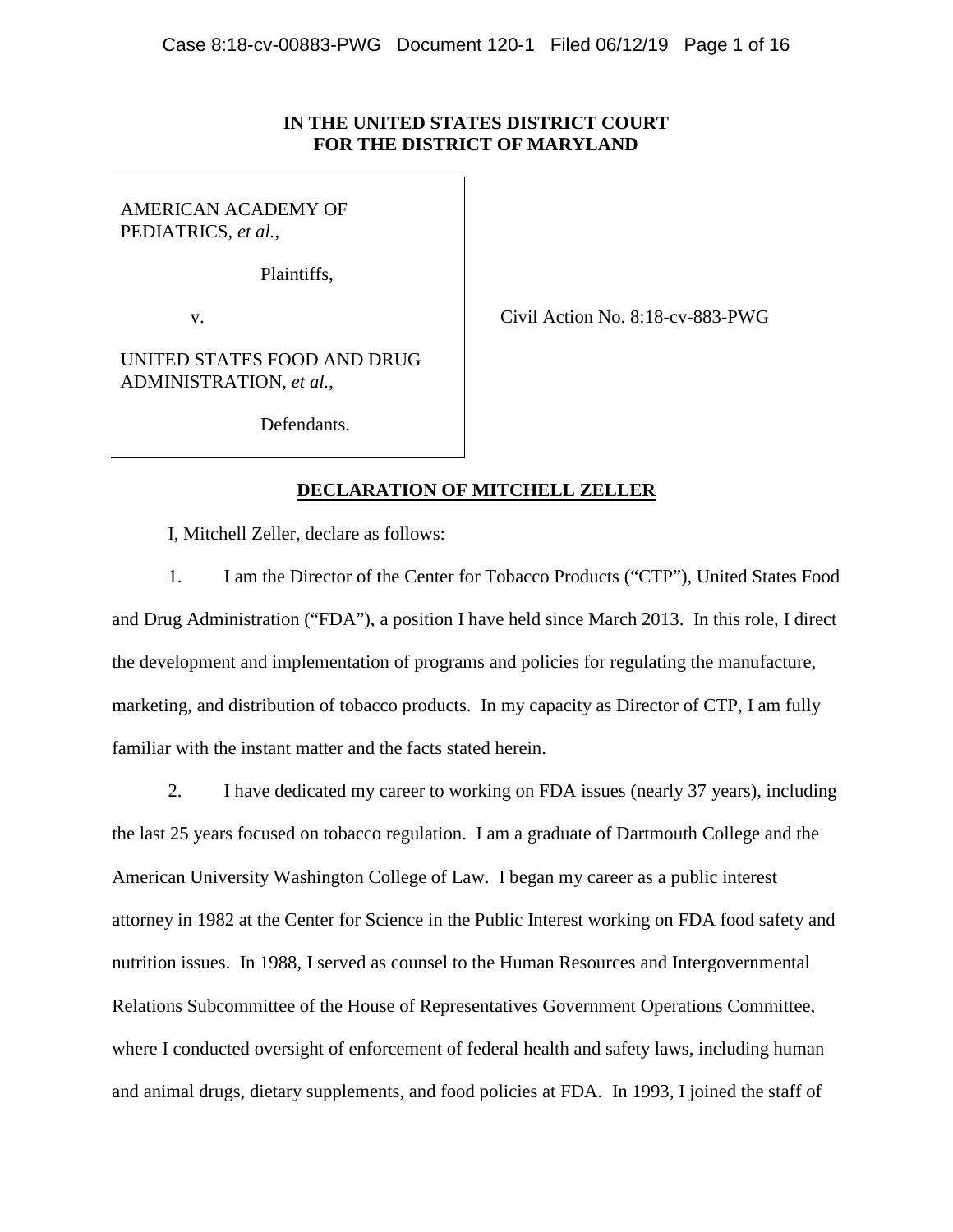then-FDA Commissioner, Dr. David Kessler, M.D., on a two-week assignment to examine the practices of the tobacco industry. This assignment led to my serving as associate commissioner and director of FDA's first Office of Tobacco Programs where I led FDA's efforts to craft the agency's 1996 tobacco regulations. In this capacity, I represented FDA before Congress, federal and state agencies, and served as an official United States delegate to the World Health Organization Working Group for the Framework Convention on Tobacco Control. In 2000, I left FDA to continue my work in tobacco control as executive vice president of the American Legacy Foundation, where my responsibilities included marketing, communications, strategic partnerships, and creating the foundation's first Office of Policy and Government Relations. I later joined Pinney Associates as senior vice president in 2002, where I remained until I took my current position as Director of CTP. In that role, I provided strategic planning and communications advice on domestic and global health policy issues involving the treatment of tobacco dependence and the regulation of tobacco products and pharmaceuticals.

3. The Family Smoking Prevention and Tobacco Control Act, Pub. L. No. 111-31, 123 Stat. 1776 (2009) ("TCA") gave FDA authority to "deem" additional tobacco products subject to Chapter IX of the FDCA through notice and comment rulemaking. On May 10, 2016, FDA issued the "deeming rule," which subjected all other tobacco products (except accessories) to the requirements in Chapter IX of the FDCA, including electronic nicotine delivery systems ("ENDS") and cigars. 81 Fed. Reg. 28,974.

4. FDA has used and will continue to use its authority under the TCA and the deeming rule to address serious concerns about tobacco products, including youth use of ENDS and flavored cigars. We are committed to keeping tobacco products out of the hands of youth, and have used our authority and resources forcefully to prevent youth access, curb the marketing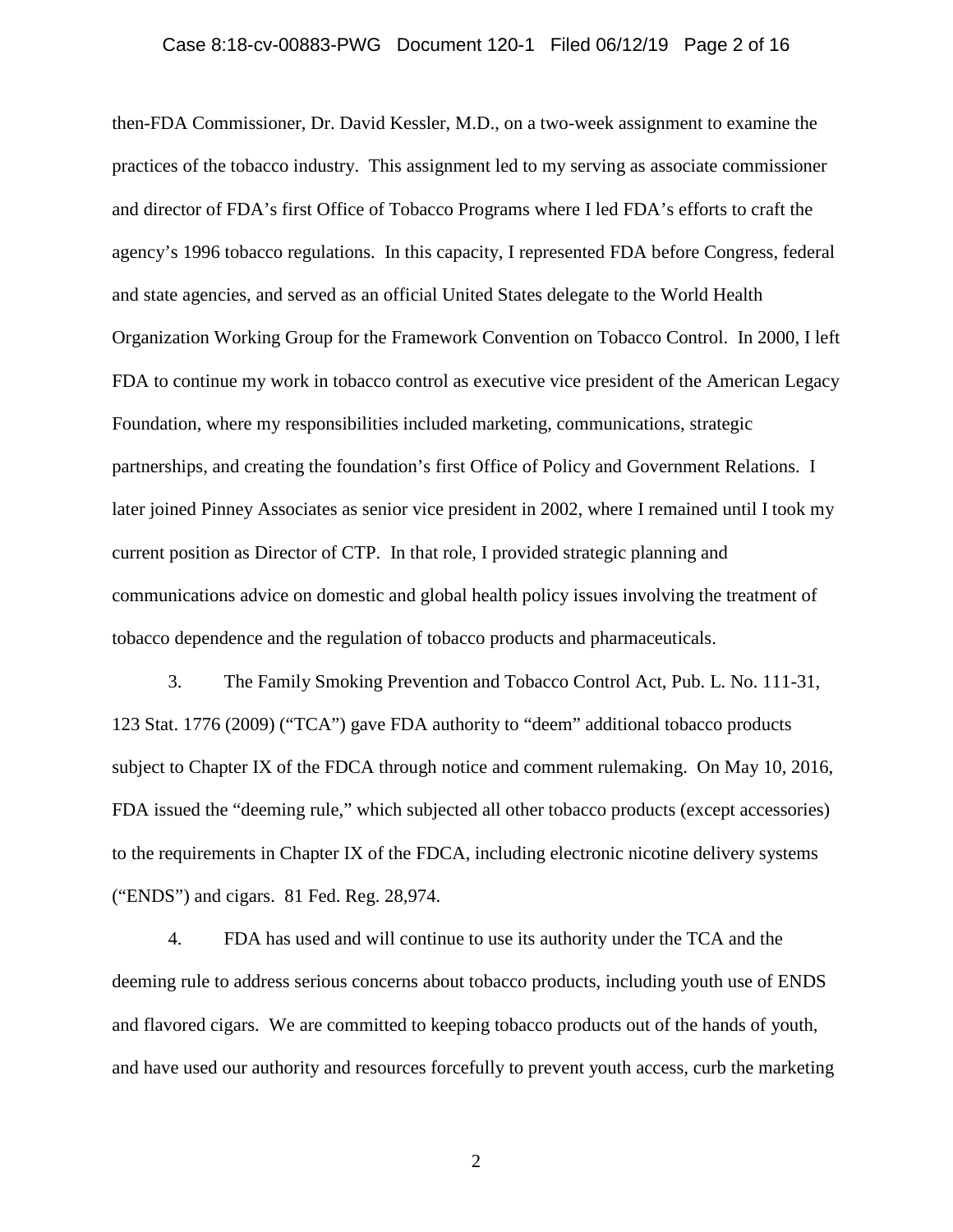of tobacco products aimed at youth, and educate teens and their families about the health risks of vaping and other tobacco product use. Specifically, since early 2018, these actions have included: (1) in May 2018, issuing 17 warning letters to manufacturers and retailers for selling e-liquids that resembled kid-friendly food products, which prompted all of the recipients to stop selling the violative products;<sup>[1](#page-2-0)</sup> (2) in summer 2018, conducting a nationwide undercover investigation that resulted in over 1,300 warning letters and civil money penalty actions against retailers who illegally sold ENDS products to minors;<sup>[2](#page-2-1)</sup> (3) in January 2019, holding a public hearing to discuss strategies to eliminate youth use of ENDS with a focus on the role of drug therapies to help young people quit using e-cigarettes and other tobacco products;<sup>[3](#page-2-2)</sup> (4) in March and April 2019, publicly admonishing thirteen national chain stores and franchises with high rates of violations for illegal sales of tobacco products to minors, and requesting plans that describe how these retailers will address and mitigate illegal sales to minors; [4](#page-2-3) (5) in June 2019, sending four warning letters jointly with the Federal Trade Commission for violations related to online posts by social media influencers;<sup>[5](#page-2-4)</sup> and (6) continuing robust public education efforts to prevent youth use of tobacco, including expanding its tobacco prevention campaign—called "The Real Cost"—to ENDS products with messaging that has been seen by teens nearly 500 million times.<sup>[6](#page-2-5)</sup> Other CTP actions to address youth use are described in a March 2019 draft

<span id="page-2-2"></span> $3$  See Eliminating Youth Electronic Cigarette and Other Tobacco Product Use: The Role for Drug Therapies Public Hearing, Jan. 18, 2019, https://www.fda.gov/news-events/fda-meetings-conferences-and-workshops/eliminating-<br>youth-electronic-cigarette-and-other-tobacco-product-use-role-drug-therapies-public.

<span id="page-2-0"></span><sup>1</sup> *See* FDA News Release, *available at* [https://www.fda.gov/news-events/press-announcements/fda-warns-more](https://www.fda.gov/news-events/press-announcements/fda-warns-more-companies-stop-misleading-kids-e-liquids-resemble-kid-friendly-foods-part-youth)[companies-stop-misleading-kids-e-liquids-resemble-kid-friendly-foods-part-youth.](https://www.fda.gov/news-events/press-announcements/fda-warns-more-companies-stop-misleading-kids-e-liquids-resemble-kid-friendly-foods-part-youth)

<span id="page-2-1"></span><sup>&</sup>lt;sup>2</sup> See FDA News Release, *available at* https://www.fda.gov/news-events/press-announcements/fda-takes-new-steps-<br>address-epidemic-youth-e-cigarette-use-including-historic-action-against-more.

<span id="page-2-3"></span><sup>&</sup>lt;sup>4</sup> See [https://www.fda.gov/news-events/press-announcements/statement-fda-commissioner-scott-gottlieb-md](https://www.fda.gov/news-events/press-announcements/statement-fda-commissioner-scott-gottlieb-md-forceful-new-actions-focused-retailers-manufacturers)[forceful-new-actions-focused-retailers-manufacturers.](https://www.fda.gov/news-events/press-announcements/statement-fda-commissioner-scott-gottlieb-md-forceful-new-actions-focused-retailers-manufacturers)

<span id="page-2-4"></span><sup>5</sup> *See* [https://www.fda.gov/news-events/press-announcements/fda-ftc-take-action-protect-kids-citing-four-firms](https://www.fda.gov/news-events/press-announcements/fda-ftc-take-action-protect-kids-citing-four-firms-make-sell-flavored-e-liquids-violations-related)[make-sell-flavored-e-liquids-violations-related.](https://www.fda.gov/news-events/press-announcements/fda-ftc-take-action-protect-kids-citing-four-firms-make-sell-flavored-e-liquids-violations-related)

<span id="page-2-5"></span><sup>6</sup> *See* [https://www.fda.gov/tobacco-products/public-health-education-campaigns/real-cost-campaign.](https://www.fda.gov/tobacco-products/public-health-education-campaigns/real-cost-campaign)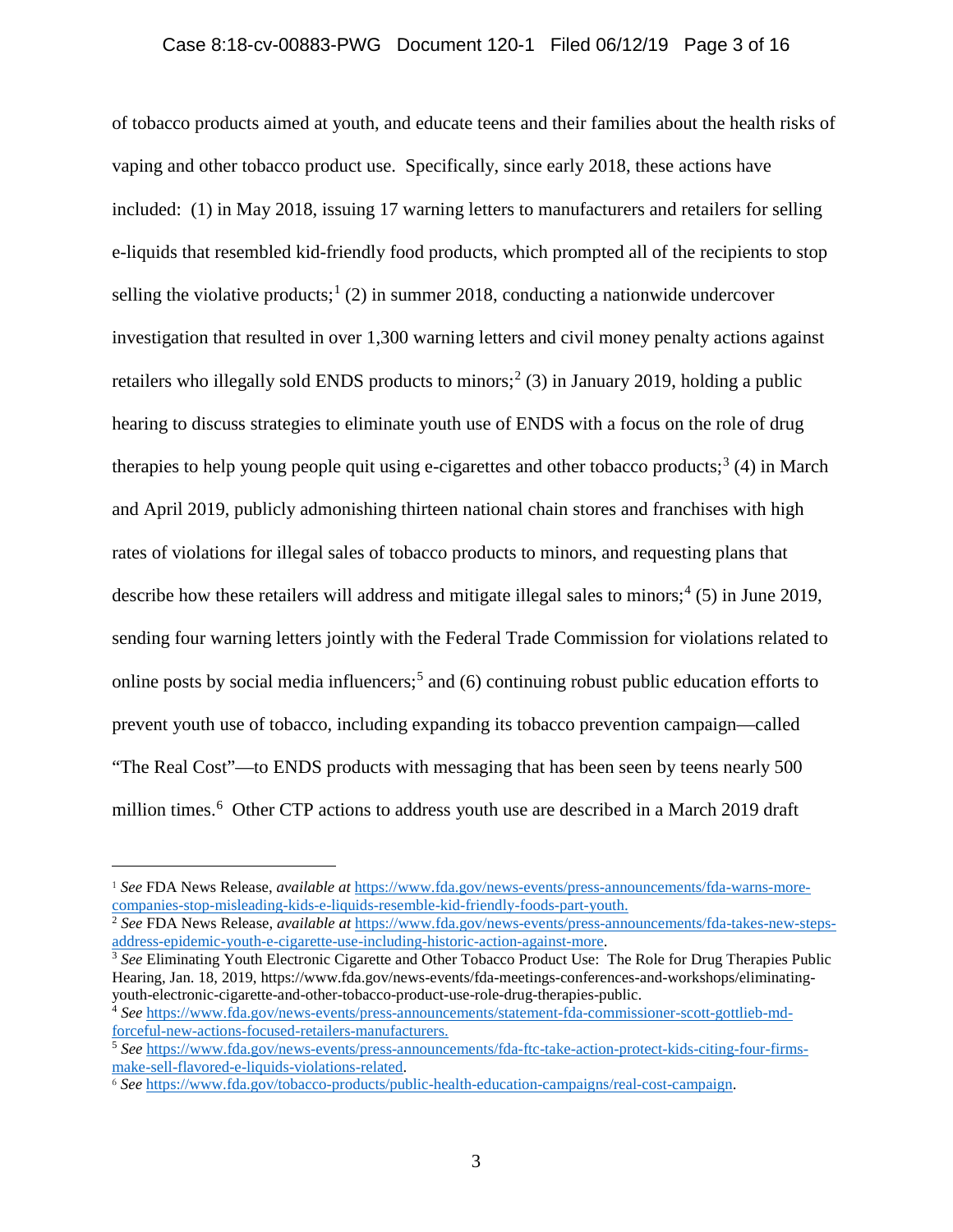guidance document.[7](#page-3-0)

 $\overline{a}$ 

5. This case relates to the premarket review of deemed tobacco products that are new tobacco products as defined in 21 U.S.C. §  $387i(a)(1)$ . I describe the various pathways in which tobacco products may be legally marketed below:

a. Grandfathered Tobacco Products. Products that were commercially marketed in the United States as of February 15, 2007, are considered "grandfathered" and do not require prior authorization to be legally marketed. *See* 21 U.S.C. § 387j(a)(1). They also may serve as a predicate tobacco product for a substantial equivalence (SE) report, described below. FDA has made 1,651 grandfathered determinations for deemed products (e.g., cigars, pipe tobacco, and waterpipe tobacco). <sup>[8](#page-3-1)</sup> Seeking an FDA grandfather determination is a voluntary process and there are likely many additional grandfathered products being marketed.

b. Substantial Equivalence (SE). A substantially equivalent tobacco product is a new tobacco product that has been found by FDA either to have the same characteristics as a predicate tobacco product or to have different characteristics than the predicate tobacco product, but, in the latter case, the substantial equivalence report submitted by the manufacturer demonstrates that it is not appropriate to regulate the new tobacco product under the Premarket Tobacco Application (PMTA) pathway because the product does not raise different questions of public health. 21 U.S.C. § 387 $j(a)(3)(A)$ . A predicate tobacco product that an applicant can use is one that was commercially

<span id="page-3-0"></span><sup>7</sup> *See* Modifications to Compliance Policy for Certain Deemed Tobacco Products, Draft Guidance (Mar. 2019) at 5, *available at* https://www.fda.gov/media/121384/download.

<span id="page-3-1"></span><sup>8</sup> *See* Grandfathered Tobacco Products, *available at* [https://www.fda.gov/tobacco-products/market-and-distribute](https://www.fda.gov/tobacco-products/market-and-distribute-tobacco-product/grandfathered-tobacco-products)[tobacco-product/grandfathered-tobacco-products](https://www.fda.gov/tobacco-products/market-and-distribute-tobacco-product/grandfathered-tobacco-products) (page last viewed June 12, 2019).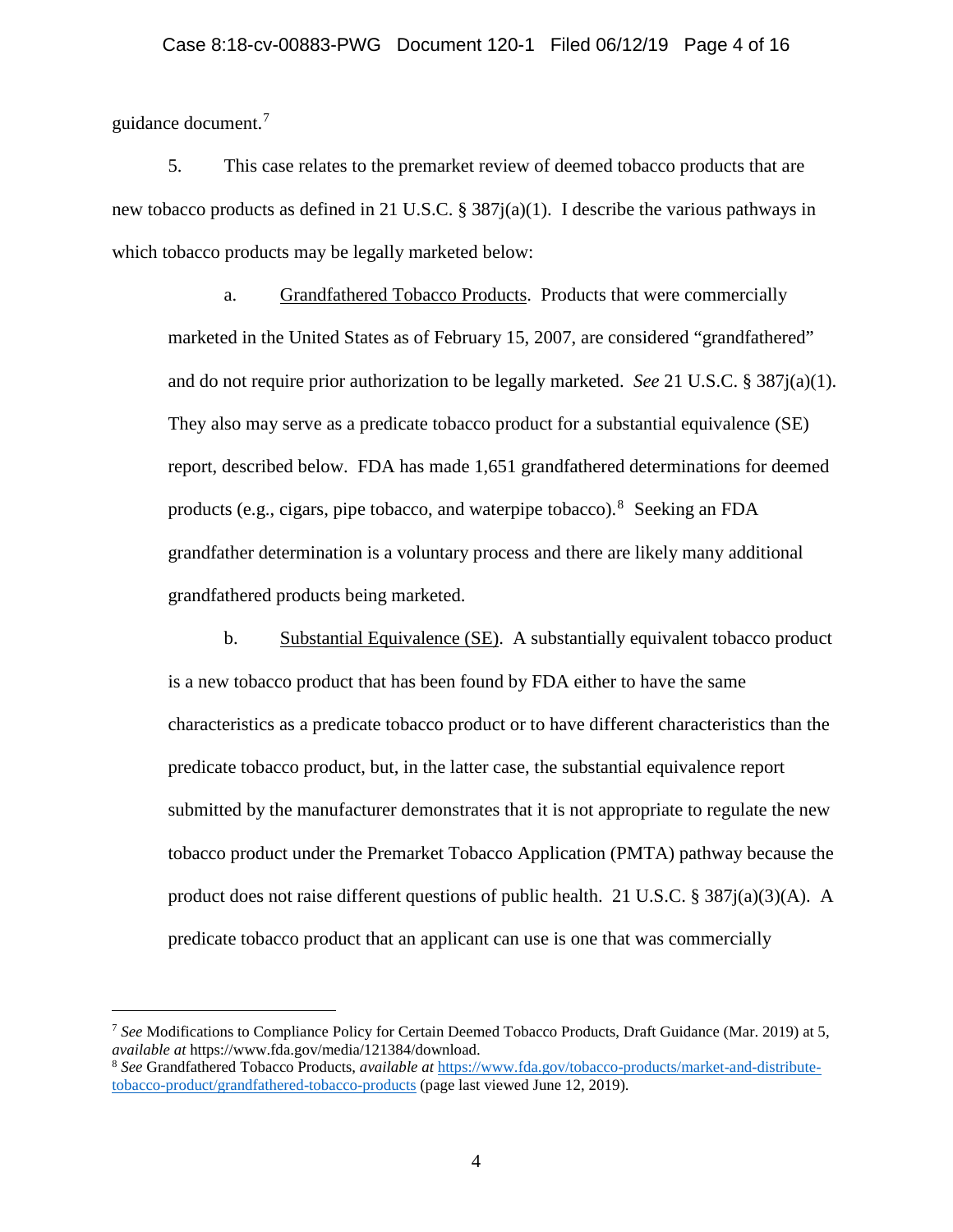marketed in the United States as of February 15, 2007 (a grandfathered tobacco product), or has previously been found to be substantially equivalent by FDA, and is in compliance with the requirements in Chapter IX of the FDCA. FDA has issued guidance documents<sup>[9](#page-4-0)</sup> and a proposed rule on April 2,  $2019$ ,<sup>[10](#page-4-1)</sup> which address SE reports. As of April 30, 2019, FDA has authorized 1070 products with SE orders. For deemed products, FDA has received 313 SE reports and issued four orders authorizing SE reports.<sup>11</sup>

c. Substantial Equivalence Exemption. A new product may be exempt from the need to demonstrate substantial equivalence if it is modified by adding or deleting a tobacco additive or by increasing or decreasing the quantity of an existing tobacco additive, and such a modification would be a minor modification of a legally marketed product and an SE report is not necessary for the protection of public health. 21 U.S.C. § 387e(j)(3). As of April 30, 2019, FDA has issued 199 SE exemption orders, including 21 orders for deemed products.<sup>[12](#page-4-3)</sup> FDA issued a final rule establishing procedures for requesting an exemption from the substantial equivalence requirements in 2011. *See* 76 Fed. Reg. 38,961 (Jul. 5, 2011). In addition, information about this pathway is available in the SE guidance documents referred to above.

 $\overline{a}$ 

<span id="page-4-1"></span><sup>10</sup> See Content and Format of Substantial Equivalence Reports; Food and Drug Administration Actions on *Substantial Equivalence Reports*, 84 Fed. Reg. 12740 (Apr. 2, 2019).

<span id="page-4-0"></span><sup>9</sup> *See* Section 905(j) Reports: Demonstrating Substantial Equivalence for Tobacco Products (Jan. 2011), available at [https://www.fda.gov/regulatory-information/search-fda-guidance-documents/section-905j-reports-demonstrating](https://www.fda.gov/regulatory-information/search-fda-guidance-documents/section-905j-reports-demonstrating-substantial-equivalence-tobacco-products)[substantial-equivalence-tobacco-products.](https://www.fda.gov/regulatory-information/search-fda-guidance-documents/section-905j-reports-demonstrating-substantial-equivalence-tobacco-products) FDA has also issued another Guidance, Demonstrating the Substantial Equivalence of a New Tobacco Product: Responses to Frequently Asked Questions, most recently revised in December 2016 (available at https://www.fda.gov/regulatory-information/search-fda-guidance-<br>documents/demonstrating-substantial-equivalence-new-tobacco-product-responses-frequently-asked-questions).

<span id="page-4-2"></span><sup>11</sup> *See* <https://www.fda.gov/tobacco-products/substantial-equivalence/marketing-orders-se> (Jan. 29, 2019 order for Black & Mild Shorts). SE orders are generally publicly available at the website above, but commercially confidential information must be redacted before posting. Three of the four SE orders referred to above have not yet been posted.

<span id="page-4-3"></span><sup>12</sup> *See* SE Exemption Order for John Middleton Co., Black & Mild (Sept. 7, 2018), *available at* [https://www.fda.gov/tobacco-products/exemption-substantial-equivalence/marketing-orders-exemption-se.](https://www.fda.gov/tobacco-products/exemption-substantial-equivalence/marketing-orders-exemption-se)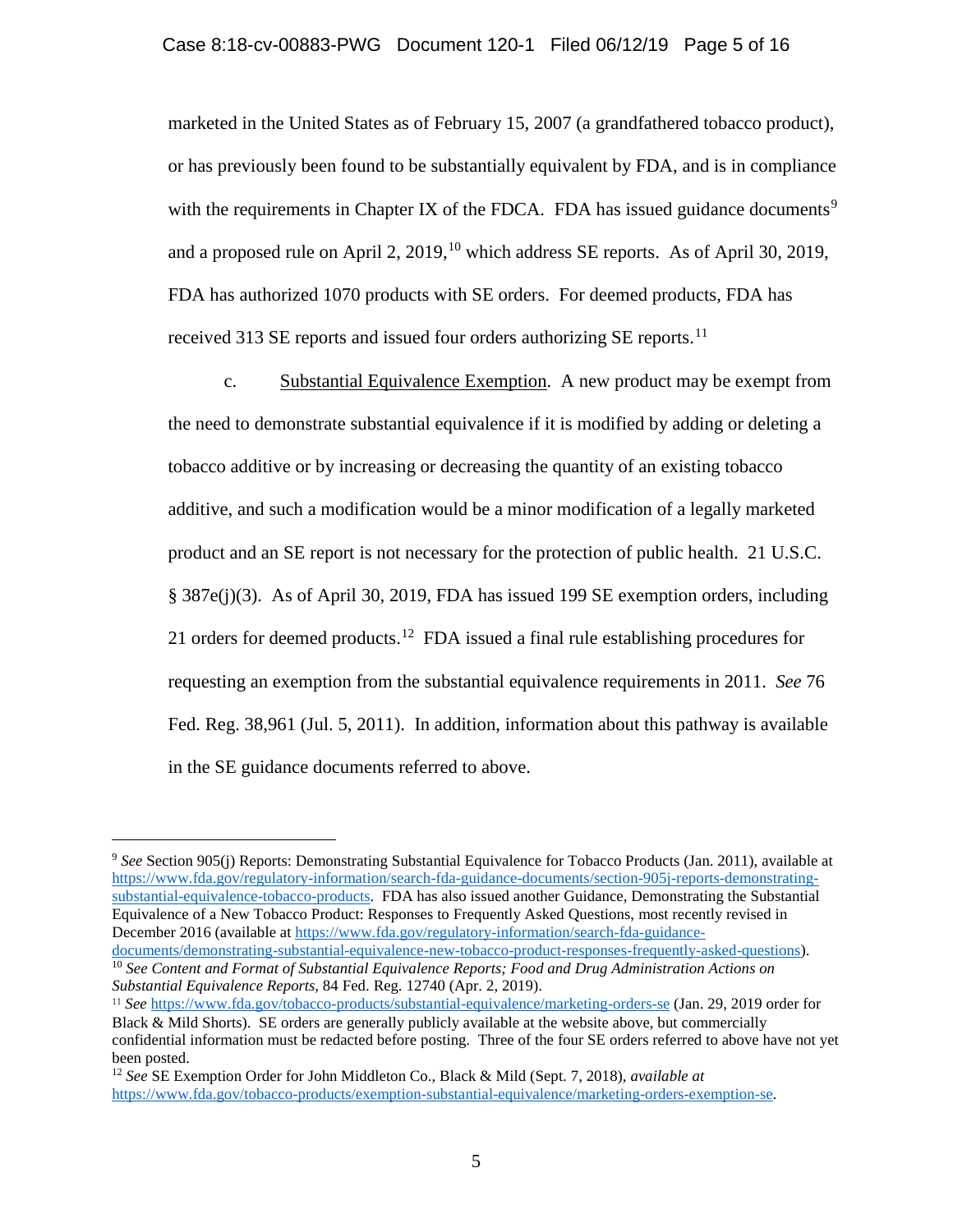d. Premarket Tobacco Application (PMTA). All other new tobacco products must be authorized through the PMTA pathway, which requires applicants to demonstrate that the new tobacco product is appropriate for the protection of the public health, which is determined with respect to the risks and benefits to the population as a whole, including users and non-users of tobacco products, and taking into account the increased or decreased likelihood that existing users of tobacco products will stop using such products, and those who currently do not use tobacco products will start using such products. 21 U.S.C.  $\S 387j(b)$ , (c). FDA issued a guidance specifically for ENDS products, which are likely to be reviewed through the PMTA pathway, on June 11, 2019 ("PMTAs for ENDS Guidance").<sup>13</sup> The PMTAs for ENDS Guidance is intended to assist applicants to prepare PMTAs for these products and explains, among other things, when a PMTA is required, general procedures for review of an ENDS PMTA, what information the FDCA requires applicants to submit in a PMTA, and what information FDA recommends applicants submit in an ENDS PMTA to show whether permitting such new tobacco product to be marketed is appropriate for the protection of the public health. In addition, FDA intends to issue a proposed rule in the near future to further specify application contents and FDA's review and communication procedures under this pathway.<sup>[14](#page-5-1)</sup> As of April 30, 2019, FDA has received 401 PMTA applications, 373 of which are for deemed products. FDA has authorized the marketing of 12 total products

<span id="page-5-0"></span><sup>13</sup> *See* Premarket Tobacco Product Applications for Electronic Nicotine Delivery Systems

Guidance for Industry (June 2019), *available at* https://www.fda.gov/regulatory-information/search-fda-guidancedocuments/premarket-tobacco-product-applications-electronic-nicotine-delivery-systems-ends.

<span id="page-5-1"></span><sup>14</sup> *See* Premarket Tobacco Product Application and Recordkeeping Requirements, RIN: 0910-AH44, *available at* https://www.reginfo.gov/public/do/eAgendaViewRule?pubId=201904&RIN=0910-AH44.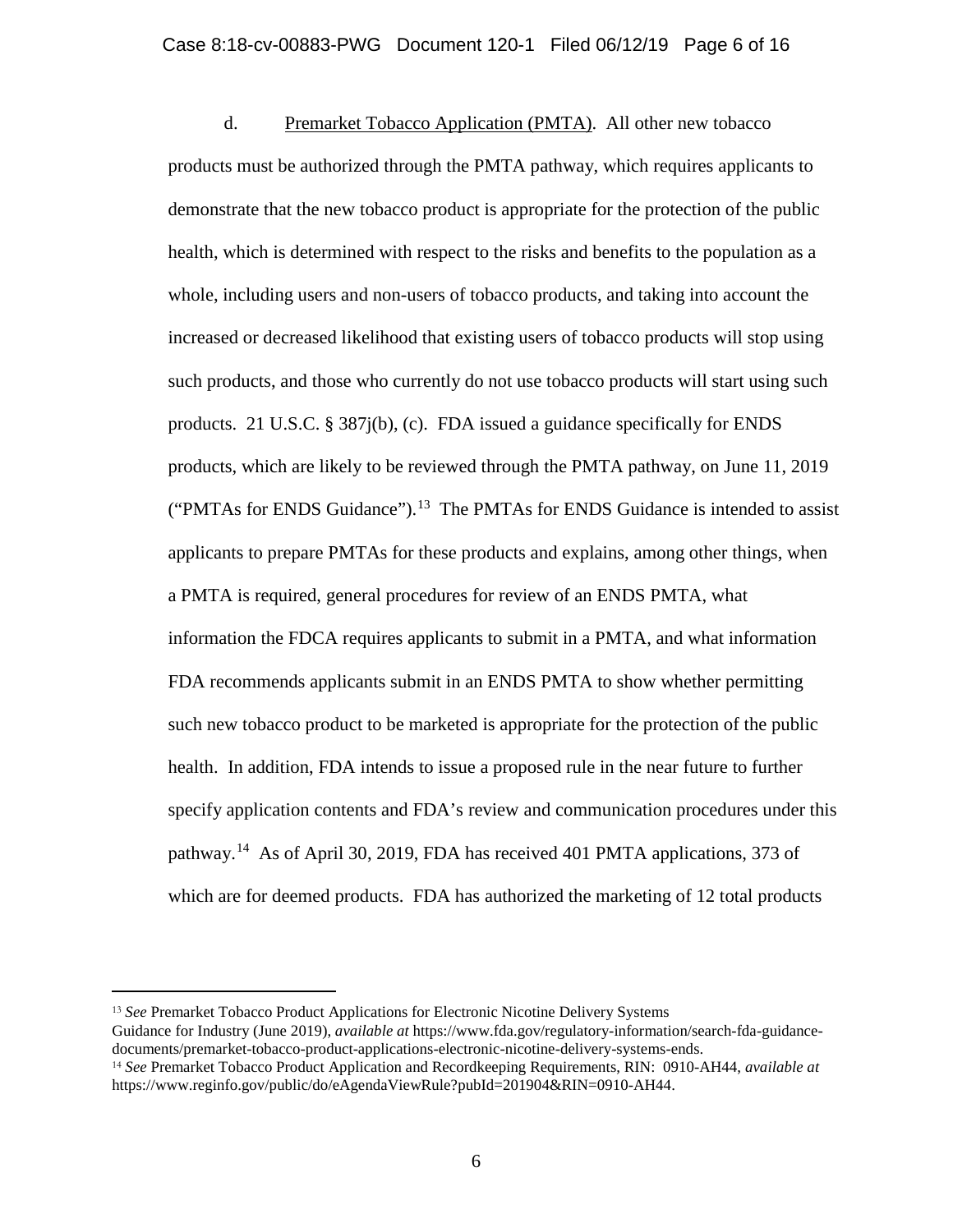under two different product types (non-combustible cigarettes and smokeless tobacco), <sup>[15](#page-6-0)</sup> and closed out 369 of the 373 applications it has received for deemed products as insufficient to accept or file, primarily for failure to file an adequate environmental assessment, as required by 21 C.F.R. § 25.15. Only four PMTA applications are pending with the agency at this time for deemed products, none of them for an ENDS product. Thus far, FDA has provided information about the PMTA application process through public seminars and workshops, [16](#page-6-1) and regularly meets with sponsors to discuss FDA's expectations for these applications.

6. By statute, all deemed products require marketing authorization unless they are grandfathered. No deemed products had authorization when the deeming rule went into effect. Thus, when the deeming rule took effect on August 8, 2016, all deemed products on the market were suddenly noncompliant with the statute. Accordingly, in the preamble to the deeming rule, FDA announced a compliance policy under which, as an exercise of enforcement discretion, it intended to defer enforcement of various provisions for limited periods of time to give manufacturers time to come into compliance. With respect to premarket review, for products that were on the market as of August 8, 2016, FDA provided staggered compliance dates for submission of applications depending on the type and complexity of the application; in addition, if an application was submitted within the compliance period, the preamble further stated that the agency did not intend to initiate enforcement for lack of a marketing order from FDA for one year after submission while FDA reviewed the application. *Id.* at 28,977-78. As explained in the preamble, this policy was based on balancing complex and competing public health and resource

<span id="page-6-0"></span><sup>15</sup> *See* Premarket Tobacco Product Marketing Orders*, available at* https://www.fda.gov/tobacco-products/premarkettobacco-product-applications/premarket-tobacco-product-marketing-orders.

<span id="page-6-1"></span><sup>16</sup> *See* Useful Links for PMTA*, available at* <https://www.fda.gov/media/101179/download> (Oct. 17, 2016).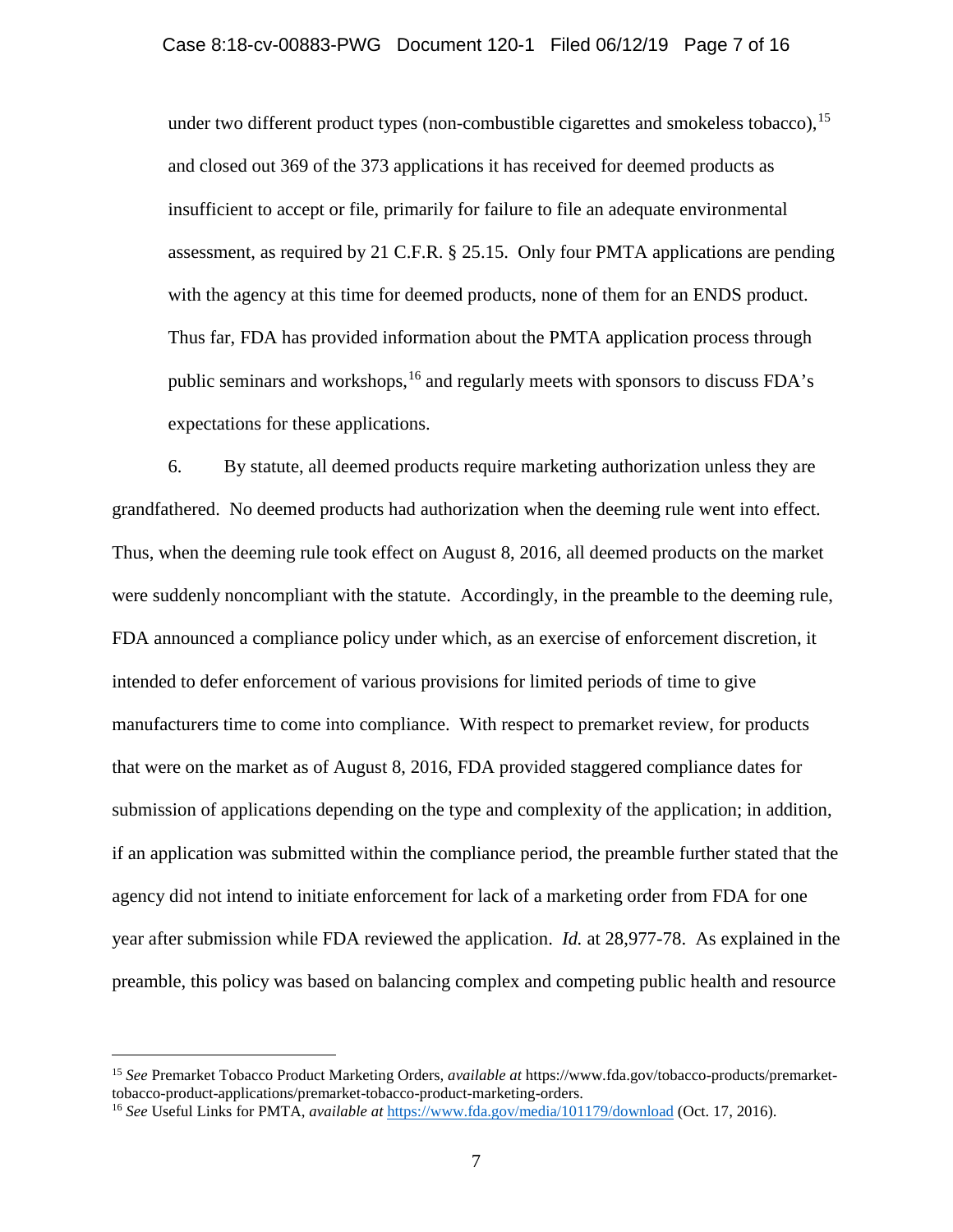### Case 8:18-cv-00883-PWG Document 120-1 Filed 06/12/19 Page 8 of 16

considerations, primarily that products would remain available without having undergone scientific review, concerns regarding the effect that flavors have on use of tobacco products by youth and young adults, the potential for some net public health benefits if flavored ENDS remain available, the different risks posed by different classes of products, the fact that some flavored combusted products are grandfathered, the expected complexity of applications, efficiently managing the flow of incoming applications, and encouraging high-quality applications. *Id.*

7. In July 2017, FDA announced a new comprehensive approach to tobacco and nicotine. The approach included many components, the centerpiece of which was developing a regulation aimed at reducing nicotine in cigarettes to minimally addictive or non-addictive levels. In a world where cigarettes were minimally addictive or non-addictive, access to alternative and less harmful forms of nicotine would be essential. Other components included advancing rules to lay out what needs to be in SE and PMTA applications; determining whether and how FDA should regulate youth-appealing flavors in ENDS and other tobacco products; and seeking new information that may inform consideration of the regulation of so-called premium cigars. As one part of this comprehensive public health package, where each component was intended to work alongside the others in striking an appropriate balance, FDA stated that it would further defer enforcement of the premarket review provision for deemed products to encourage development of innovative tobacco products that had the potential to be less dangerous than cigarettes and to provide manufacturers additional time to develop higher quality applications informed by additional guidance and rules and products standards from the agency.

8. On August 8, 2017, FDA issued a revised guidance extending the compliance dates for the submission of premarket review applications for deemed products until August 8,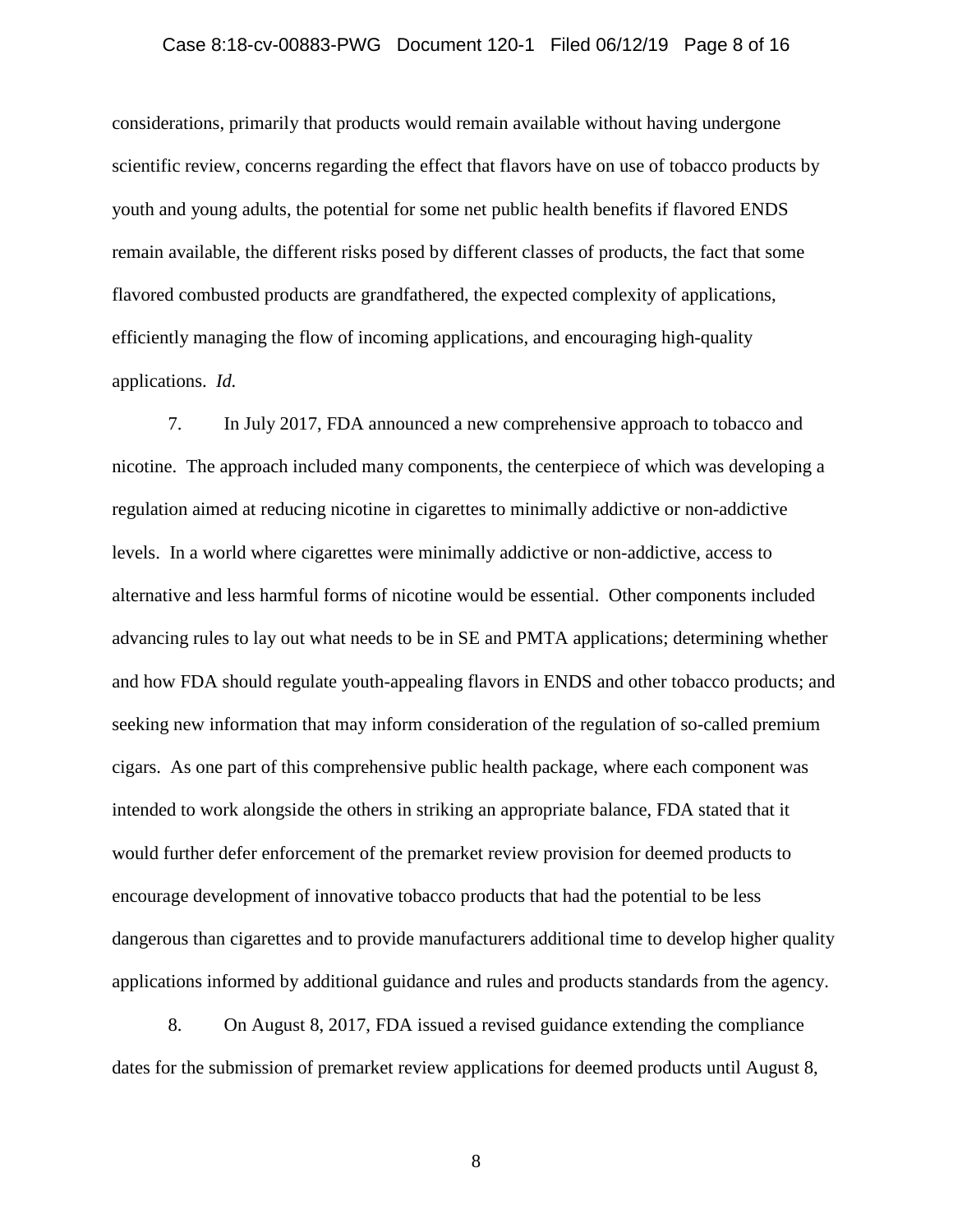# Case 8:18-cv-00883-PWG Document 120-1 Filed 06/12/19 Page 9 of 16

2021, for combustible new tobacco products (including cigars) and until August 8, 2022, for noncombustible new tobacco products (including most ENDS products)—but only for products that were on the market as of August 8, 2016. *See* Guidance for Industry: Extension of Certain Tobacco Product Compliance Deadlines Related to the Final Deeming Rule (Aug. 2017) ("Guidance"). The Guidance also indicated that FDA expected that these products would remain on the market while their premarket applications were under review (or were withdrawn).

9. In the summer of 2018, data from the annual National Youth Tobacco Survey showed a significant increase in youth use of ENDS products. This followed two years of a reduction or leveling off in youth ENDS prevalence rates. These data prompted FDA to consider revising the compliance policy for premarket review set forth in the Guidance. On March 13, 2019, FDA issued a draft guidance proposing to modify that compliance policy.<sup>[17](#page-8-0)</sup> This new draft guidance reiterated that all deemed products without a marketing order (except "grandfathered" products on the market as of February 15, 2007) were on the market in violation of the statute and therefore potentially subject to enforcement. It outlined FDA's enforcement priorities to help address youth use, particularly youth use of certain flavored products. The draft guidance reflects a careful rebalancing of public health considerations based on new information. It revises the prior deferred-enforcement policy with respect to broad categories of e-cigarette and cigar products, and proposes prioritizing enforcement of the premarket review provisions against: e-cigarette products targeted to minors or likely to promote use by minors; flavored ecigarette products (except tobacco, mint, and menthol flavors) offered for sale in ways that pose heightened risks of youth access; flavored e-cigarette products (except tobacco, mint, and menthol flavors) offered for domestic sale after August 8, 2021, for which the manufacturer has

<span id="page-8-0"></span><sup>&</sup>lt;sup>17</sup> See Modifications to Compliance Policy for Certain Deemed Tobacco Products, Draft Guidance (Mar. 2019) at 5, *available at* https://www.fda.gov/media/121384/download.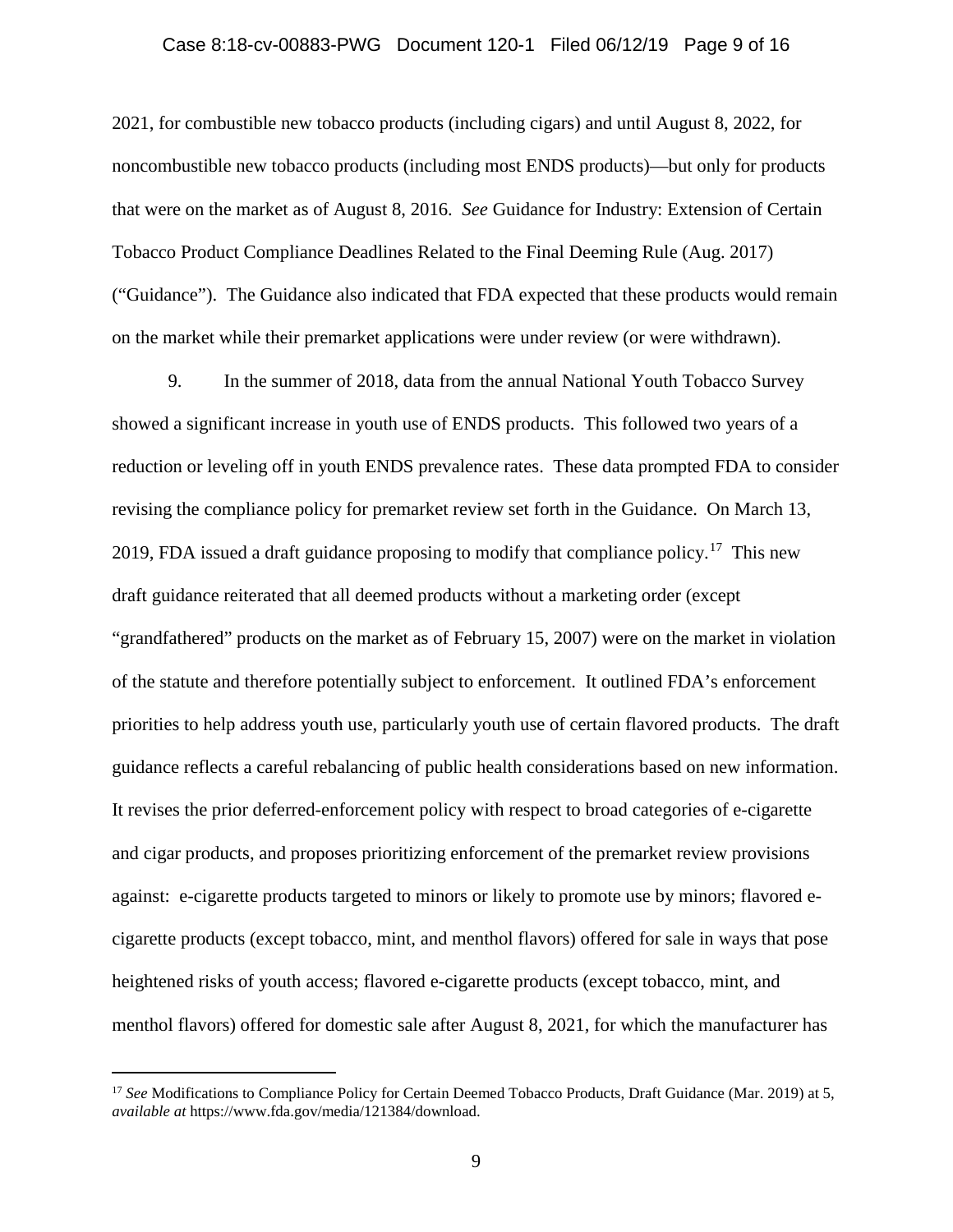#### Case 8:18-cv-00883-PWG Document 120-1 Filed 06/12/19 Page 10 of 16

not submitted a premarket application; and flavored cigars. Evidence shows that tobacco, mint and menthol flavors are preferred more by adults than minors, and in the draft guidance FDA noted it is concerned by the potential that adult former smokers who switched to ENDS could be at risk of migrating back to combustible products if there were an abrupt market exit of ENDS.<sup>[18](#page-9-0)</sup>

#### *Remedies*

 $\overline{a}$ 

10. FDA has continued to invest significant resources into addressing the recent surge in youth ENDS use and developing the draft March 2019 guidance, and is committed to finalizing the guidance within 120 days. FDA has thus far received over 15,000 comments on the draft guidance and has reviewed the more substantial comments. FDA expects to complete consideration of the comments, draft the final guidance, and publish it on this highly accelerated 120-day timeframe.

11. The general framework of the March 2019 guidance, when finalized, would allow FDA to strike an appropriate balance of complex and competing public health and agency resource considerations, including addressing the rapid rise in youth use of ENDS versus the availability of potentially less harmful products for currently addicted adult users of combustible products. I believe that finalizing this guidance – which focuses on restricting youth access to flavored ENDS products – is one of the most critical public health steps that FDA can take to curb youth vaping.

12. I understand that plaintiffs seek a remedy that would order FDA "to ensure that no new tobacco product" that was subject to the Guidance's extended compliance dates "may

<span id="page-9-0"></span><sup>18</sup> *See* Schneller, L.M., M. Bansal-Travers, M.L. Goniewicz, et al., "Use of flavored electronic cigarette refill liquids among adults and youth in the US—Results from Wave 2 of the Population Assessment of Tobacco and Health Study (2014-2015)," *PLoS ONE* 13(8): e0202744 (2018), available at:

[https://doi.org/10.1371/journal.pone.0202744;](https://doi.org/10.1371/journal.pone.0202744) Harrell, M.B., Weaver, S. R., Loukas, A., et al., "Flavored e-cigarette use: Characterizing youth, young adult, and adult users. *Preventive Medicine Reports*, 5, 33-40, (2017), doi: 10.1016/j.pmedr.2016.11.001.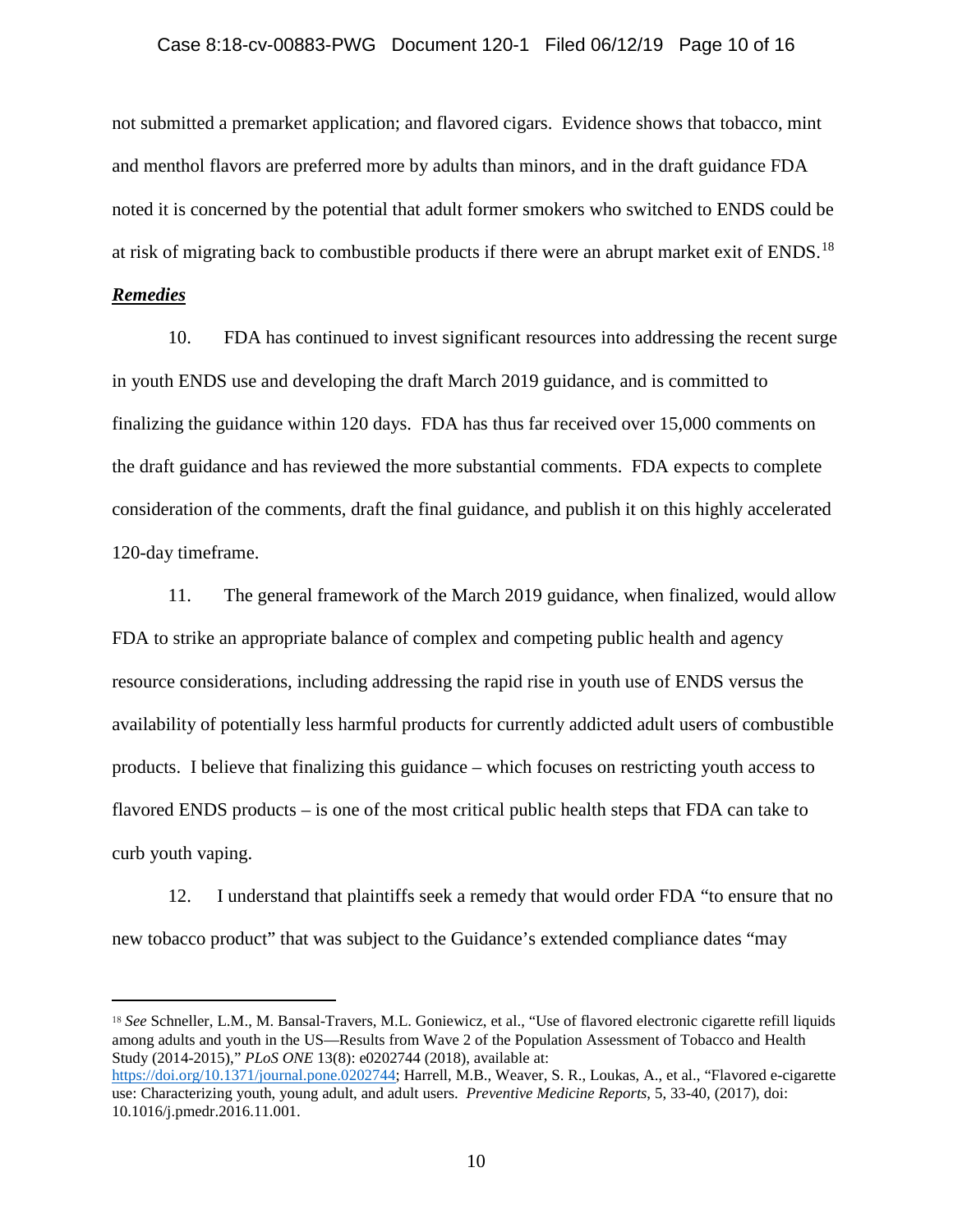# Case 8:18-cv-00883-PWG Document 120-1 Filed 06/12/19 Page 11 of 16

remain on the market without being subject to FDA enforcement action" unless an application for premarket review has been received within 120 days of a remedial order from the Court. It is my firm belief that plaintiffs' proposed 120-day submission deadline creates a genuine risk of migration from potentially less harmful ENDS products back to combustible tobacco products within the population of addicted adult smokers who have completely switched to ENDS. This is a public health outcome that should be avoided if at all possible, while still achieving the public health benefits of earlier premarket review for deemed products, especially with respect to curtailing youth use.

13. If the Court nevertheless finds it necessary to enter an injunction requiring the submission of premarket applications by a date certain, it should not set a deadline sooner than 10 months from now—a date that I believe would at least make it feasible for more manufacturers to develop and submit complete and high quality applications, and for FDA to publish a proposed PMTA rule and be close to finalizing the SE and PMTA rules. It would also enable ENDS manufacturers to consider and strengthen their applications based on the final PMTA for ENDS guidance. Similarly, if the Court enters an injunction limiting the compliance period for products with timely premarket applications on file to one year, as Plaintiffs also request, it should not disturb the FDA's discretion to defer enforcement on a case-by-case basis with respect to applicants who have provided the needed information and made substantial progress toward completion, as was the case under the original compliance policy. *See* 81 Fed. Reg. at 29,012.

14. This approach, although not as accelerated as Plaintiffs' proposal, would better protect the public health. Products lacking an application after 10 months would be subject to enforcement, as would products lacking an authorization after a one-year review period.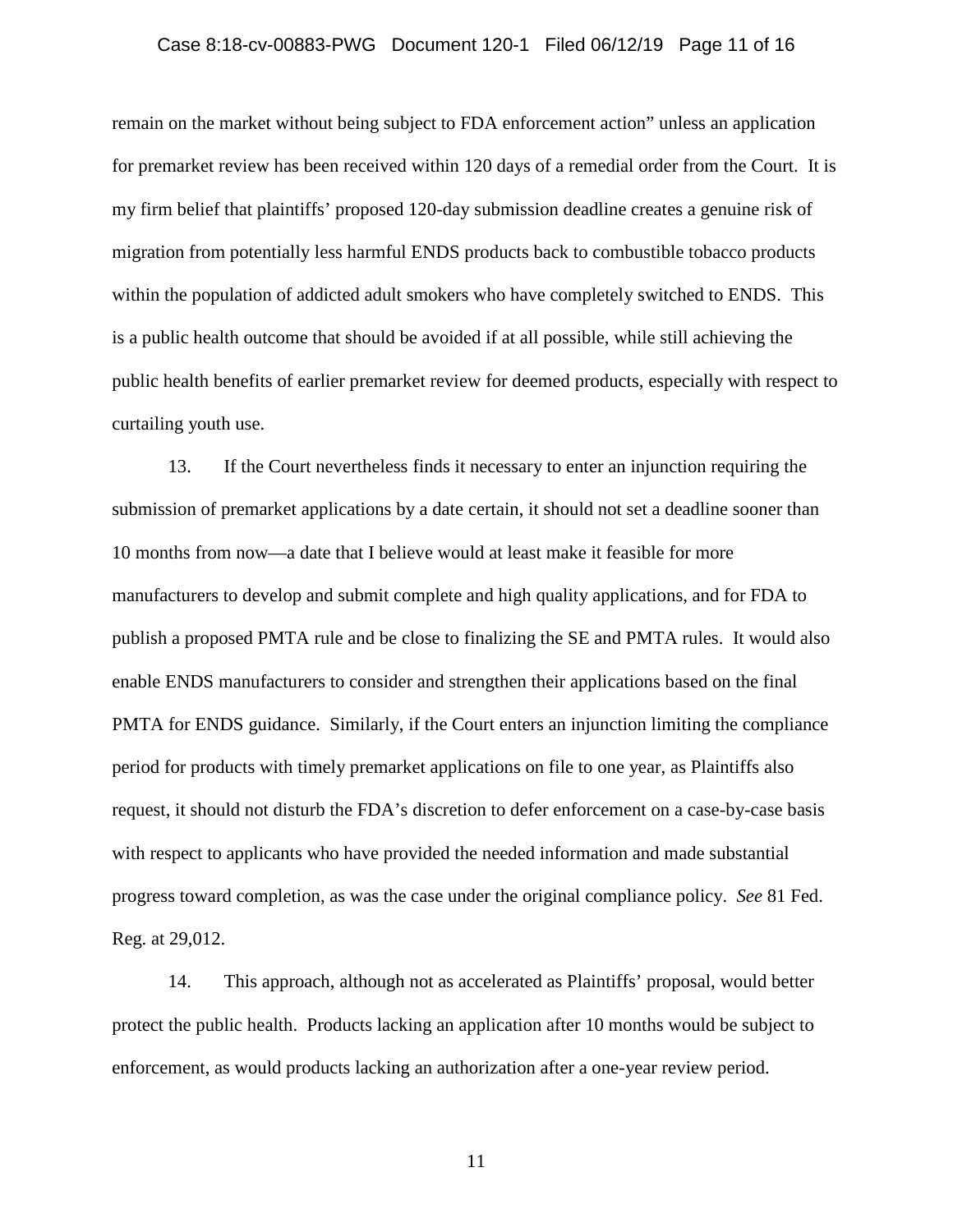## Case 8:18-cv-00883-PWG Document 120-1 Filed 06/12/19 Page 12 of 16

Critically, in the interim, all deemed new products would be subject to enforcement in accordance with the priorities set forth in the March 2019 draft guidance, when finalized, even before the 10-month submission and one-year review time periods elapse.

15. Plaintiffs' proposed remedy, by contrast, would cause significant public health concerns, as well as implementation challenges. First and foremost, from the public health perspective, Plaintiffs seek to clear the market of any new and unauthorized deemed products for which no application is submitted within 120 days. Given the nearness of that deadline and the very limited number of companies (fewer than 10) that have sought pre-submission meetings with FDA to discuss potential premarket applications for ENDS products, I believe that, if plaintiffs' proposed remedy were granted, it is likely that there would be a mass market exit of ENDS products. For cigarette smokers who completely switch to ENDS, these products may be less harmful at an individual level than combustible tobacco products. It is possible some of these products may have a net positive effect on public health at a population level, depending on several factors, including patterns of use. Overall population level impact remains uncertain today, especially given youth uptake of ENDS. We do not yet know the general public health impact of these products, but it is likely that some ENDS products may reduce harm at the individual level and that some addicted adult smokers use these products with a goal to end use of combustible tobacco products. Given this, mass market exit of such products would limit the availability of a potentially less harmful alternative for adult smokers seeking to transition or stay away from combustible tobacco products. Dramatically and precipitously reducing availability of these products could present a serious risk that adults, especially former smokers, who currently use ENDS products and are addicted to nicotine would migrate to combustible tobacco products, even if particular ENDS products ultimately receive marketing authorization and return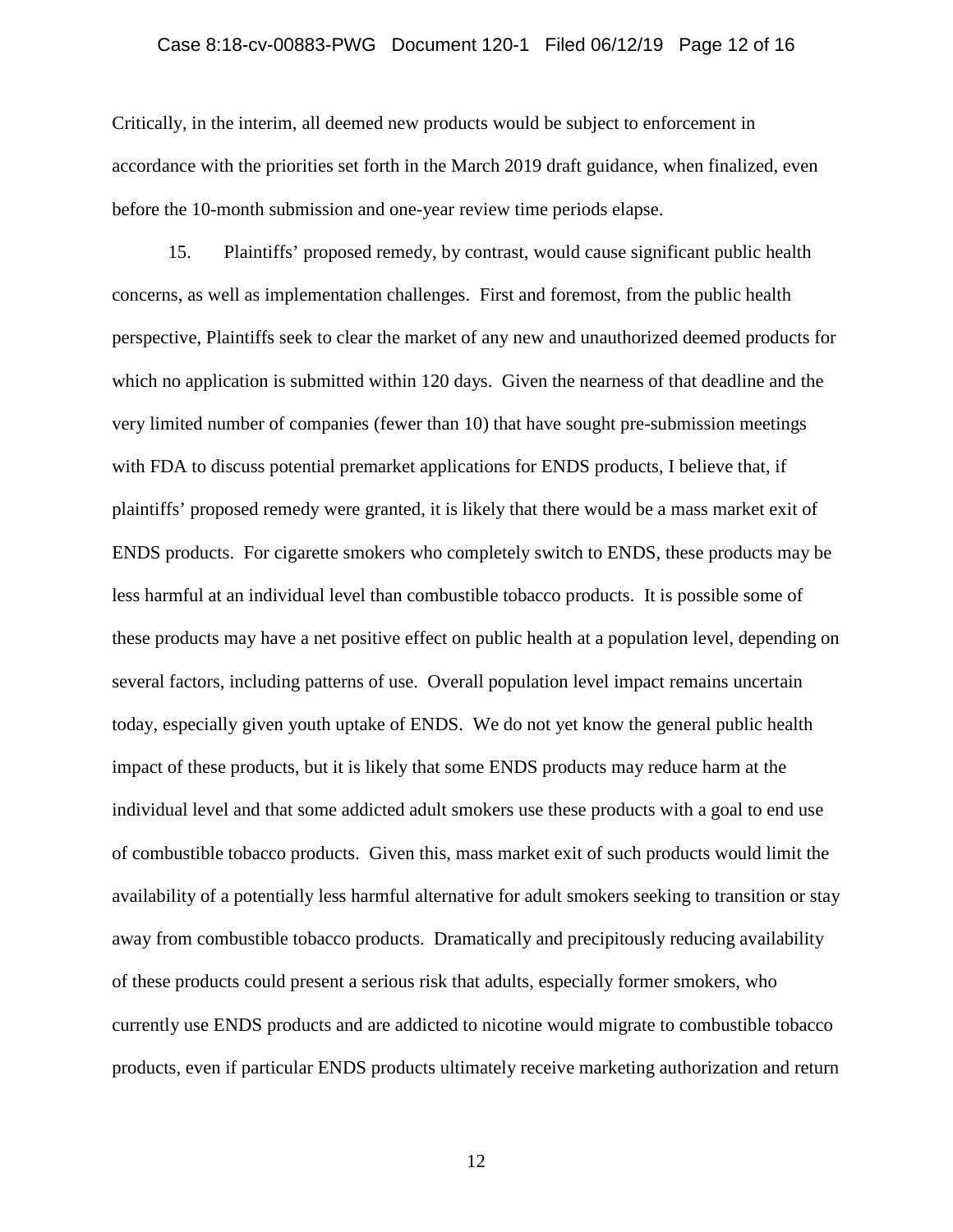# Case 8:18-cv-00883-PWG Document 120-1 Filed 06/12/19 Page 13 of 16

to the market later. And, although there has been great recent progress in declining use of cigarettes for all age groups, I am concerned that these declines could be slowed or reversed in the case of very sudden and very dramatic reductions in availability.

16. Second, there are important programmatic and logistical considerations. Of course, manufacturers may submit premarket applications for these products at any time, and there is no legal barrier to filing. Indeed, CTP has accepted, filed and authorized applications through each of the available pathways based on statutory criteria even in the absence of rules or product-specific guidance. However, I am concerned that many ENDS manufacturers will be unlikely to submit quality PMTA applications (*e.g.*, applications that are sufficiently complete and organized to enable CTP to efficiently conduct the required scientific review) for deemed products within a 120-day period. Instead, a longer period of time (10 months) would be appropriate to help ensure that manufacturers are better able to prepare quality submissions. Their efforts will be aided by FDA's publication of the PMTAs for ENDS Guidance, which provides important recommendations to help this newly regulated segment of industry develop their applications. Most significantly, that guidance describes the types of information required by the statute for submission in a PMTA, provides recommendations for how to address specific public health concerns, and suggests ways to demonstrate that a product is appropriate for the protection of public health. I am concerned that 120 days is an insufficient amount of time to permit some manufacturers to consider and implement the recommendations in the guidance.

17. In addition, there will also be logistical impediments for CTP to receive and review large numbers of applications without being able to meaningfully prioritize among them. The Final Regulatory Impact Analysis (RIA) from 2016 estimates that manufacturers will apply for marketing authorization for 5,424 to 6,764 deemed products (of all types) in the initial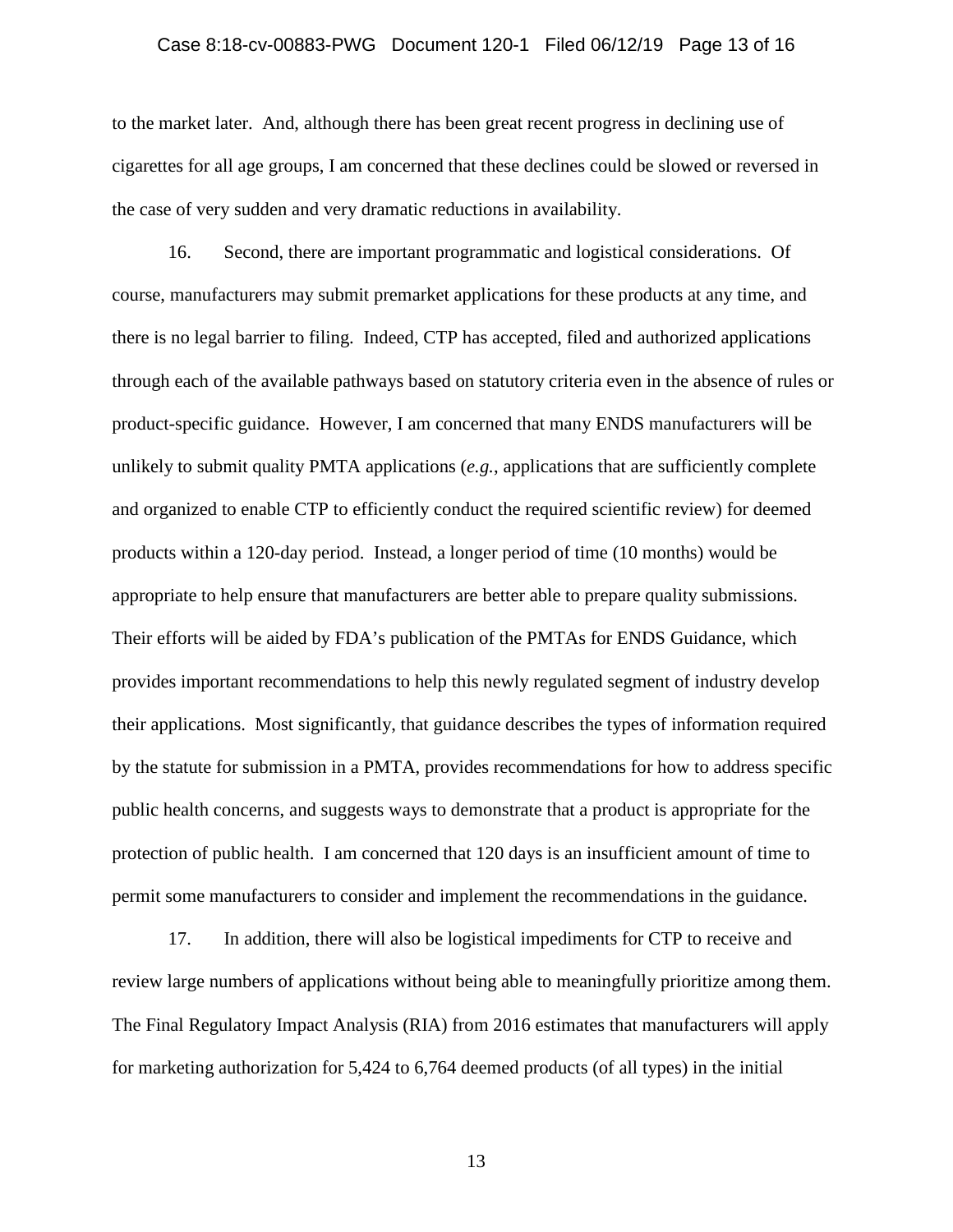### Case 8:18-cv-00883-PWG Document 120-1 Filed 06/12/19 Page 14 of 16

compliance period (two years). AR 23,995 (RIA at 84). Of these, an estimated 1,250 to 2,000 would be PMTAs for e-liquids, as well as 360-450 for ENDS delivery devices. *Id.* These numbers are based on estimates in the context of significant uncertainty, and it is possible that manufacturers will seek premarket authorization for many more products, particularly if the products' continued marketing is contingent on the filing of an application. One concern here is that low-quality applications, many of which could be time-consuming to review due to their poor quality, will be submitted merely to prolong marketing.

18. For ENDS PMTAs, these are first-ever applications for a previously novel and unregulated category of products. Thousands of these applications are expected to be submitted very close in time. This expectation is based on the dynamics of the deadline coming earlier than many applicants previously anticipated. It is also informed by our experience with provisional SE applications, as discussed below. Many applicants will be newly regulated entities lacking experience with FDA, and based on our experience to date, the applications are anticipated to be lower in quality and less complete than current-day applications for other FDA regulated products. A large volume of incomplete or haphazard applications in which the information is not clearly presented or is missing data will cause further delay because it will divert valuable agency resources into the painstaking effort of reviewing those submissions and communicating deficiencies. In addition, there may be technological challenges to accepting and processing large applications if they come in all at once, especially if the deadline were as soon as 120 days after a court order, allowing FDA less time to continue preparations.

19. For comparison, in 2011, at a parallel point in time with a submission deadline approaching, approximately 3,000 of 3,600 provisional SE applications were submitted within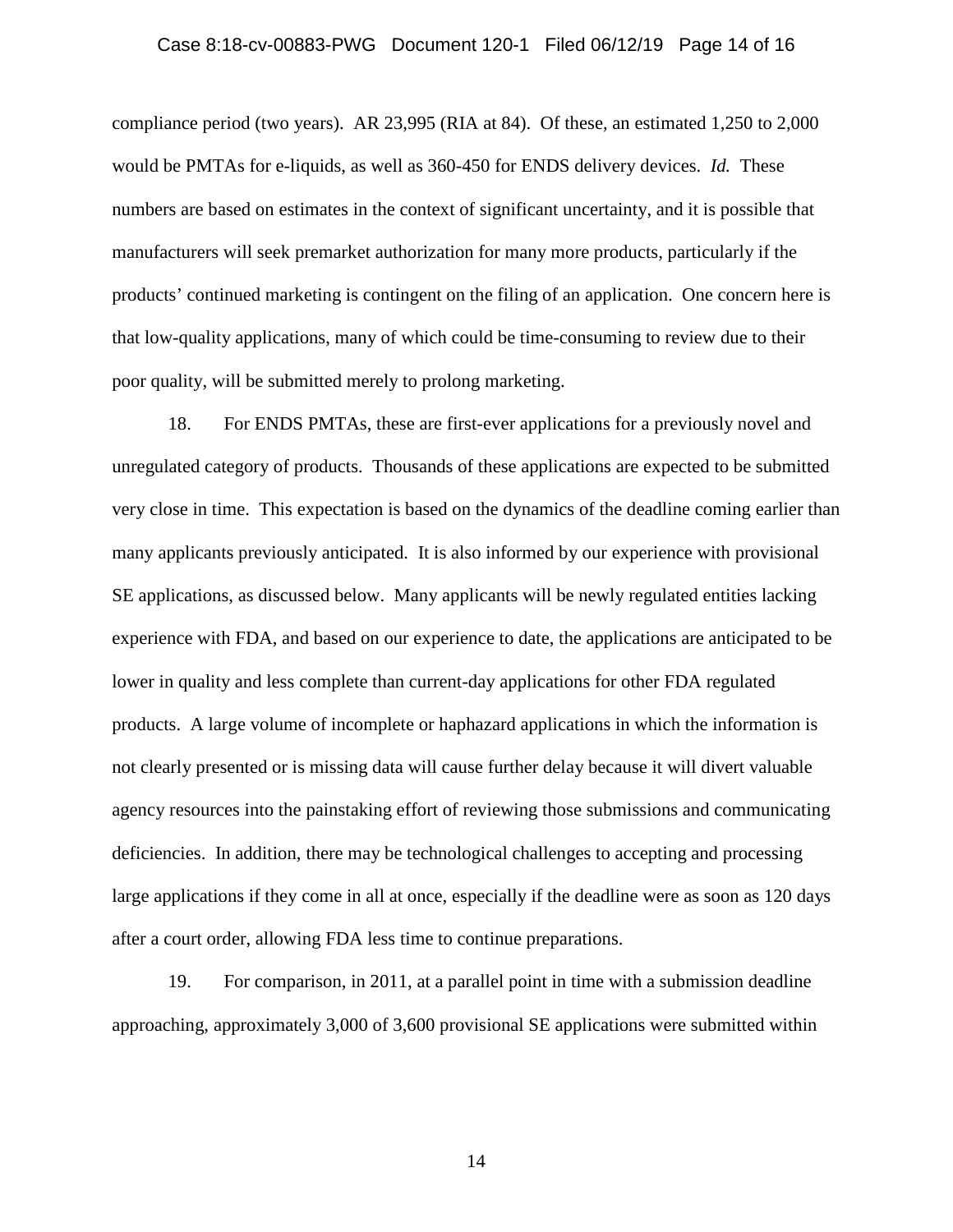# Case 8:18-cv-00883-PWG Document 120-1 Filed 06/12/19 Page 15 of 16

the last several days leading up to a March 22, 2011 deadline.<sup>19</sup> While FDA has put many more systems in place since then, and has created a robust application review process within CTP's Office of Science, there is no doubt that the agency will be flooded with applications in the final days leading up to any court-ordered submission deadline. I expect that FDA will receive roughly 5,424 to 6,764 applications for three different authorization pathways. This will undoubtedly put a strain on the agency. Additional time to file applications would provide more planning time for FDA and applicants, more time to build out operational systems, and more time to issue guidance and rules to reduce the volume of low-quality applications.

20. Most ENDS products are relatively novel and are unlikely to be substantially equivalent to a valid predicate and so will need to be authorized through the PMTA pathway. Among other things, a PMTA application must include:

a. Full reports of all information concerning investigations which have been made to show the health risks of the new tobacco product and whether such product presents less risk than other tobacco products;

b. Full statement of the components, ingredients, additives, and properties, and of the principle(s) of operation of the new tobacco product; and

c. Full description of the methods used in, and the facilities and controls used for, the manufacture, processing, packing and installation of the new tobacco product.

21. In addition, some applications may need new nonclinical and clinical studies if the product's potential impact on the public health has not yet been sufficiently reviewed, though in some cases it may be possible to support a marketing order for an ENDS product without

<span id="page-14-0"></span><sup>19</sup> *See* FDA Update on Provisional Substantial Equivalence (SE) Review Process (Apr. 5, 2018), *available at* https://www.fda.gov/tobacco-products/ctp-newsroom/fda-update-provisional-substantial-equivalence-se-reviewprocess.